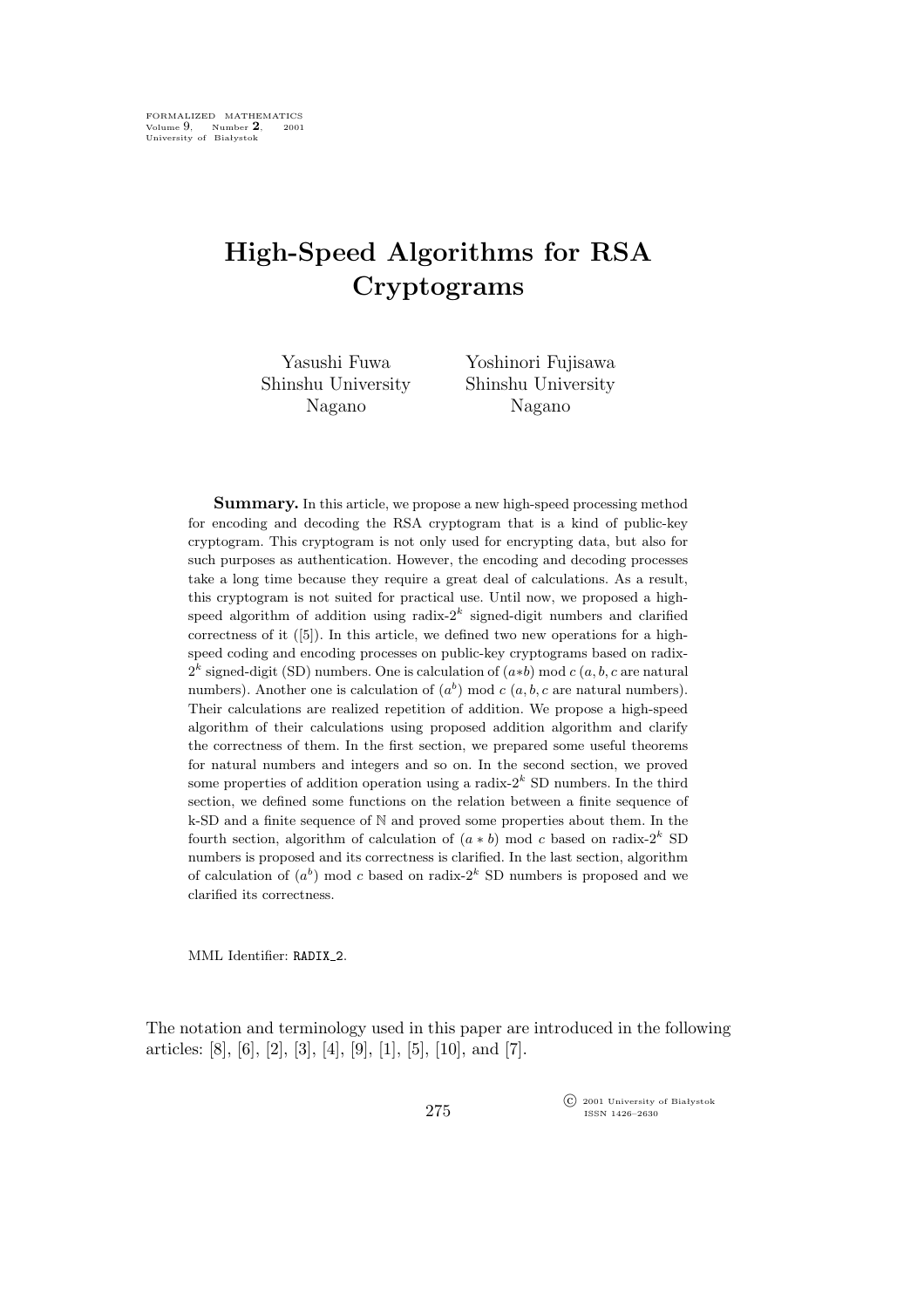## 1. Some Useful Theorems

In this paper  $k$  is a natural number.

The following propositions are true:

- (1) For every natural number a holds a mod  $1 = 0$ .
- (2) Let a, b be integers and n be a natural number. If  $n > 0$ , then  $((a \mod n) +$  $(b \mod n)(\mod n = (a + (b \mod n)) \mod n$  and  $((a \mod n) + (b \mod n)) \mod n =$  $((a \bmod n) + b) \bmod n$ .
- (3) For all integers a, b and for every natural number n such that  $n > 0$ holds  $a \cdot b \mod n = a \cdot (b \mod n) \mod n$  and  $a \cdot b \mod n = (a \mod n) \cdot b \mod n$ .
- (4) For all natural numbers a, b, i such that  $1 \leq i$  and  $0 \leq b$  holds (a mod  $b^i_{\mathbb{N}}$ )  $\div b^{i-1}_{\mathbb{N}} = (a \div b^{i-1}_{\mathbb{N}})$  $\binom{i}{\mathbb{N}}$  mod b.
- (5) For all natural numbers i, n such that  $i \in \text{Seg } n$  holds  $i+1 \in \text{Seg}(n+1)$ .

## 2. PROPERTIES OF ADDITION OPERATION USING RADIX- $2^k$  SIGNED-DIGIT **NUMBERS**

One can prove the following propositions:

- (6) For every natural number k holds Radix  $k > 0$ .
- (7) For every tuple x of 1 and  $k$  –SD holds SDDec  $x = \text{DiagA}(x, 1)$ .
- (8) For every integer x holds  $SD\_Add\_Data(x, k) + SD\_Add\_Carry x$ . Radix  $k = x$ .
- (9) Let *n* be a natural number, x be a tuple of  $n + 1$  and  $k SD$ , and  $x_1$ be a tuple of n and k *−*SD. Suppose that for every natural number i such that  $i \in \text{Seg } n$  holds  $x(i) = x_1(i)$ . Then  $\sum$  DigitSD  $x = \sum ((\text{DigitSD } x_1)$  $\langle \text{SubDigit}(x, n+1, k) \rangle$ .
- (10) Let *n* be a natural number, x be a tuple of  $n+1$  and  $k$  −SD, and  $x_1$  be a tuple of n and  $k$  −SD. Suppose that for every natural number i such that  $i \in \text{Seg } n \text{ holds } x(i) = x_1(i)$ . Then SDDec  $x_1 + ((\text{Radius } k)_\mathbb{N}^n) \cdot \text{DiagA}(x, n +$  $1) = SDDec x.$
- (11) Let *n* be a natural number. Suppose  $n \ge 1$ . Let *x*, *y* be tuples of *n* and  $k$  –SD. If  $k \ge 2$ , then SDDec  $x' + y + SD$  Add Carry DigA $(x, n)$  +  $\mathrm{DiagA}(y,n) \cdot (\mathrm{Radix}\, k)_\mathbb{N}^n = \mathrm{SDDec}\, x + \mathrm{SDDec}\, y.$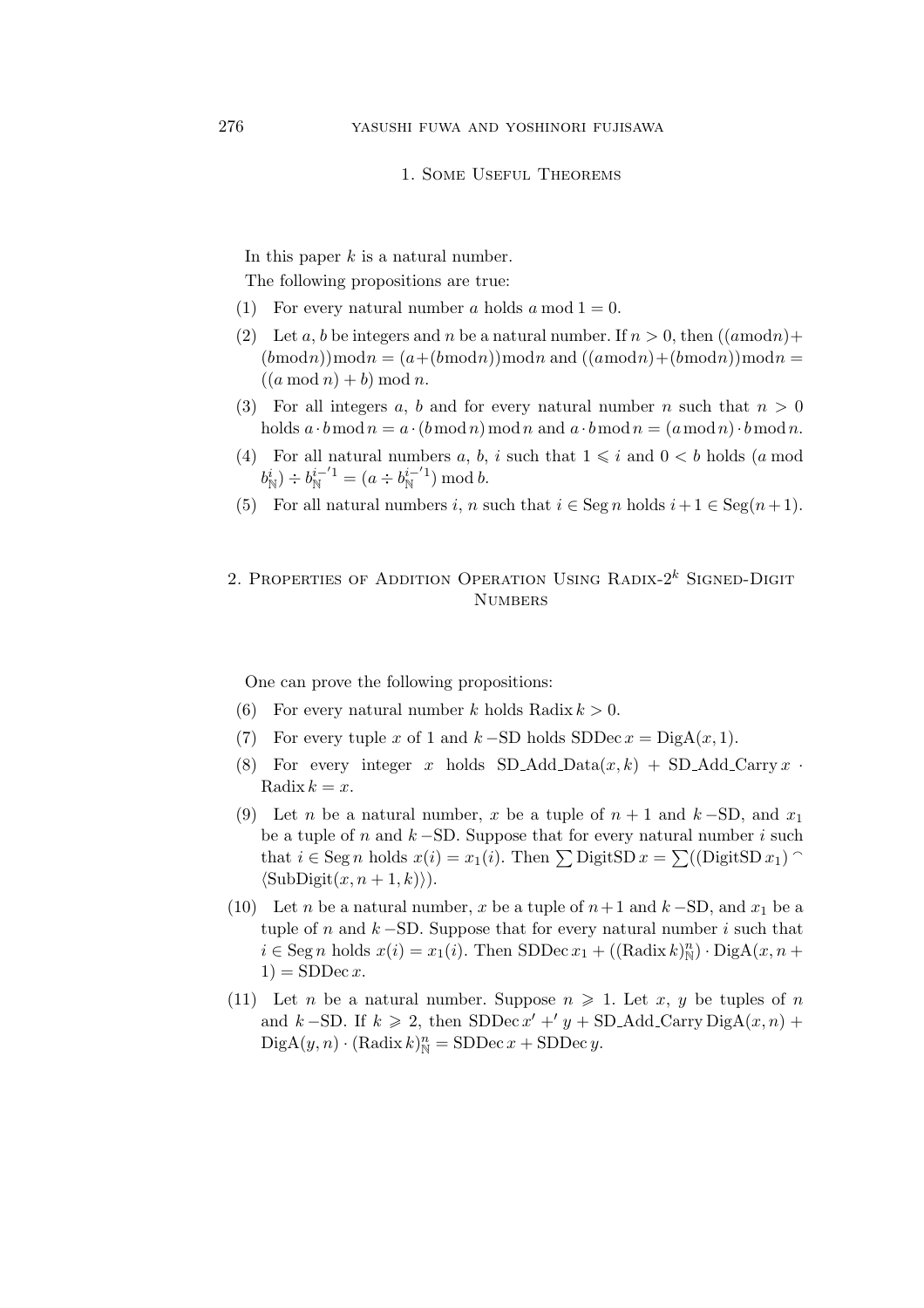3. Definitions on the Relation Between a Finite Sequence of k-SD and a Finite Sequence of N and Some Properties about them

Let i, k, n be natural numbers and let x be a tuple of n and N. The functor SubDigit $2(x, i, k)$  yielding an element of N is defined by:

(Def. 1) SubDigit $2(x, i, k) = ((\text{Radix } k)_N^{i-1})$  $\binom{i}{\mathbb{N}}^{i-1} \cdot x(i).$ 

Let n, k be natural numbers and let x be a tuple of n and N. The functor DigitSD2 $(x, k)$  yields a tuple of n and N and is defined as follows:

(Def. 2) For every natural number i such that  $i \in \text{Seg } n$  holds  $\pi_i$  DigitsD2 $(x, k)$  =  $SubDigit2(x, i, k).$ 

Let n, k be natural numbers and let x be a tuple of n and N. The functor  $SDDec2(x, k)$  yielding a natural number is defined as follows:

(Def. 3)  $SDDec2(x, k) = \sum \text{DigitSD2}(x, k)$ .

Let i, k, x be natural numbers. The functor  $\text{DigitDC2}(x, i, k)$  yields a natural number and is defined as follows:

(Def. 4) DigitDC2 $(x, i, k) = (x \mod (\text{Radix } k)^i_N) \div (\text{Radix } k)^{i-1}$ 1-1.<br>N Let k, n, x be natural numbers. The functor  $\text{DecSD2}(x, n, k)$  yielding a tuple

of n and  $\mathbb N$  is defined by:

(Def. 5) For every natural number i such that  $i \in \text{Seg } n$  holds  $(DecSD2(x, n, k))(i) = DigitDC2(x, i, k).$ 

The following propositions are true:

- (12) Let n, k be natural numbers, x be a tuple of n and N, and y be a tuple of *n* and  $k - SD$ . If  $x = y$ , then DigitSD2(x, k) = DigitSD y.
- (13) Let n, k be natural numbers, x be a tuple of n and N, and y be a tuple of *n* and  $k$  −SD. If  $x = y$ , then SDDec2(x, k) = SDDec y.
- (14) For all natural numbers x, n, k holds  $DecSD2(x, n, k) = DecSD(x, n, k)$ .
- (15) Let *n* be a natural number. Suppose  $n \ge 1$ . Let *m*, *k* be natural numbers. If m is represented by n, k, then  $m = SDDec2(DecSD2(m, n, k), k)$ .
- 4. A High-Speed Algorithm of Calculation of (a *∗* b) mod b Based ON RADIX- $2^k$  SIGNED-DIGIT NUMBERS AND ITS CORRECTNESS

Let q be an integer, let  $f, j, k, n$  be natural numbers, and let c be a tuple of n and k *−*SD. The functor Table1(q,c, f, j) yielding an integer is defined as follows:

(Def. 6) Table1( $q, c, f, j$ ) =  $q \cdot$ DigA( $c, j$ ) mod f.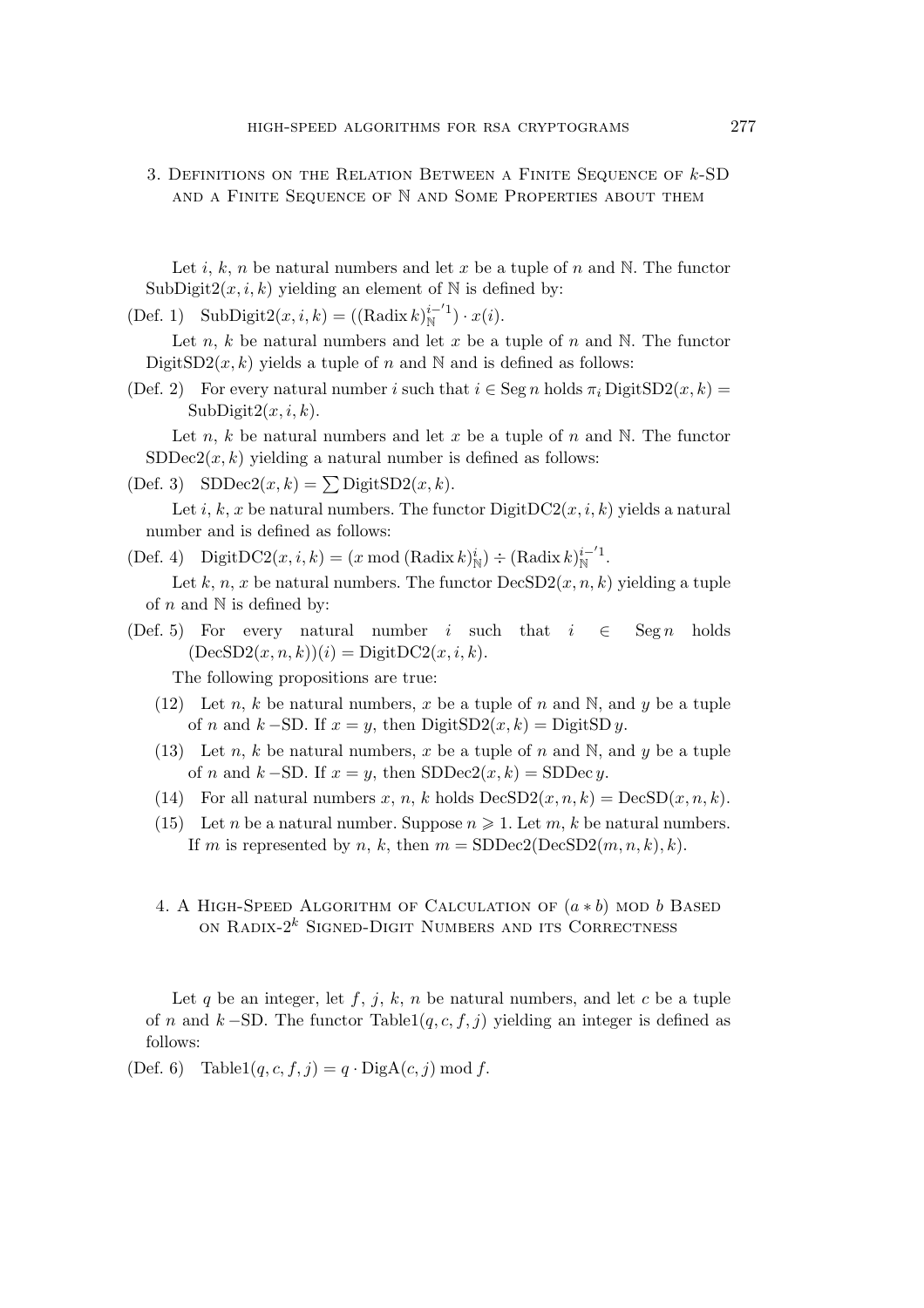Let q be an integer, let k, f, n be natural numbers, and let c be a tuple of n and k – SD. Let us assume that  $n \geqslant 1$ . The functor Mul\_mod $(q, c, f, k)$  yielding a tuple of n and  $\mathbb Z$  is defined by the conditions (Def. 7).

(Def. 7)(i) (Mul\_mod $(q, c, f, k)$ )(1) = Table1 $(q, c, f, n)$ , and

(ii) for every natural number i such that  $1 \leq i$  and  $i \leq n-1$  there exist integers  $I_1$ ,  $I_2$  such that  $I_1 = (Mulmod(q, c, f, k))(i)$  and  $I_2 =$  $(Mul_{\text{mod}}(q, c, f, k))(i + 1)$  and  $I_2 = (Radix k \cdot I_1 + Table1(q, c, f, n - f))$  $i)$  mod  $f$ .

One can prove the following proposition

- (16) Let *n* be a natural number. Suppose  $n \geq 1$ . Let *q* be an integer and  $i_1$ , f, k be natural numbers. Suppose  $i_1$  is represented by n, k and  $f > 0$ . Let c be a tuple of n and k –SD. If c = DecSD $(i_1, n, k)$ , then  $(Mulmod(q, c, f, k))(n) = q \cdot i_1 \mod f.$
- 5. A HIGH-SPEED ALGORITHM OF CALCULATION OF  $(a^b)$  MOD  $b$  BASED ON A RADIX- $2^k$  SIGNED-DIGIT NUMBERS AND ITS CORRECTNESS

Let  $n, f, j, m$  be natural numbers and let  $e$  be a tuple of  $n$  and  $N$ . The functor Table2( $m, e, f, j$ ) yielding a natural number is defined as follows:

(Def. 8) Table  $2(m, e, f, j) = (m_{\mathbb{N}}^{\pi_j e}) \bmod f$ .

Let k, f, m, n be natural numbers and let e be a tuple of n and N. Let us assume that  $n \geq 1$ . The functor Pow mod $(m, e, f, k)$  yields a tuple of n and N and is defined by the conditions (Def. 9).

(Def. 9)(i) (Pow\_mod $(m, e, f, k)$ )(1) = Table2 $(m, e, f, n)$ , and

(ii) for every natural number i such that  $1 \leq i$  and  $i \leq n-1$  there exist natural numbers  $i_2$ ,  $i_3$  such that  $i_2 = (\text{Pow\_mod}(m, e, f, k))(i)$  and  $i_3 =$  $(\text{Pow\_mod}(m, e, f, k))(i+1)$  and  $i_3 = ((i_2^{\text{Radix }k}_{\text{N}}) \text{mod} f) \cdot \text{Table2}(m, e, f, n-1)$  $i) \bmod f$ .

One can prove the following proposition

(17) Let *n* be a natural number. Suppose  $n \geq 1$ . Let *m*, *k*, *f*, *i*<sub>4</sub> be natural numbers. Suppose  $i_4$  is represented by n, k and  $f > 0$ . Let e be a tuple of n and N. If  $e = \text{DecSD2}(i_4, n, k)$ , then  $(\text{Pow\_mod}(m, e, f, k))(n) = (m_N^{i_4}) \text{mod}$ f.

## **REFERENCES**

- [1] Grzegorz Bancerek. The fundamental properties of natural numbers. *Formalized Mathematics*, 1(**1**):41–46, 1990.
- [2] Grzegorz Bancerek and Krzysztof Hryniewiecki. Segments of natural numbers and finite sequences. *Formalized Mathematics*, 1(**1**):107–114, 1990.